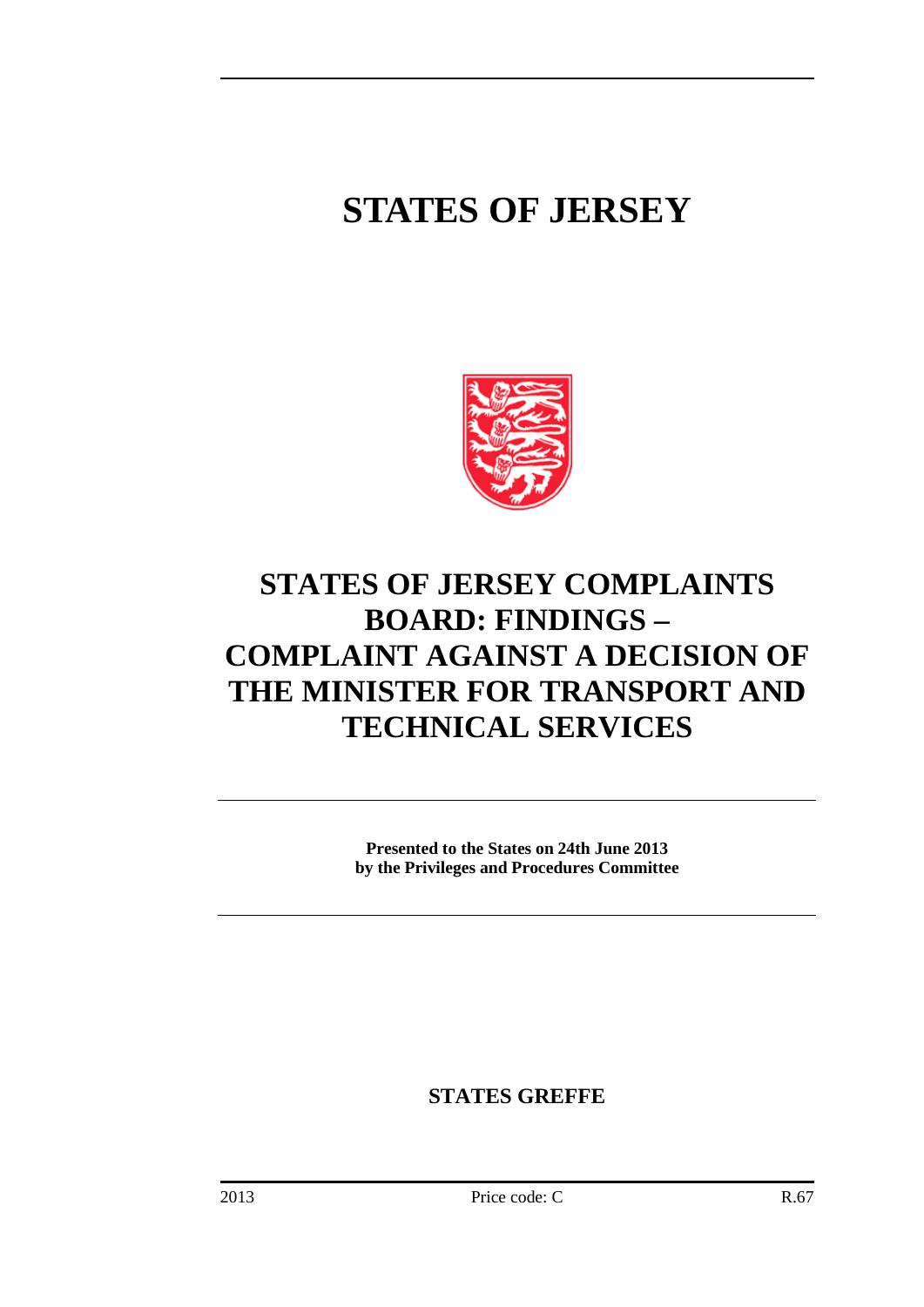#### **REPORT**

#### **Foreword**

In accordance with Article 9(9) of the Administrative Decisions (Review) (Jersey) Law 1982, the Privileges and Procedures Committee presents the findings of the Complaints Board constituted under the above Law to consider a complaint against the Minister for Transport and Technical Services regarding an appeal in respect of the decision of the Driver and Vehicle Standards section of the Transport and Technical Services Department to place restrictions on the PSV licence issued to the business known as 'Pet cab'.

Connétable A.S. Crowcroft of St. Helier, Chairman, Privileges and Procedures Committee.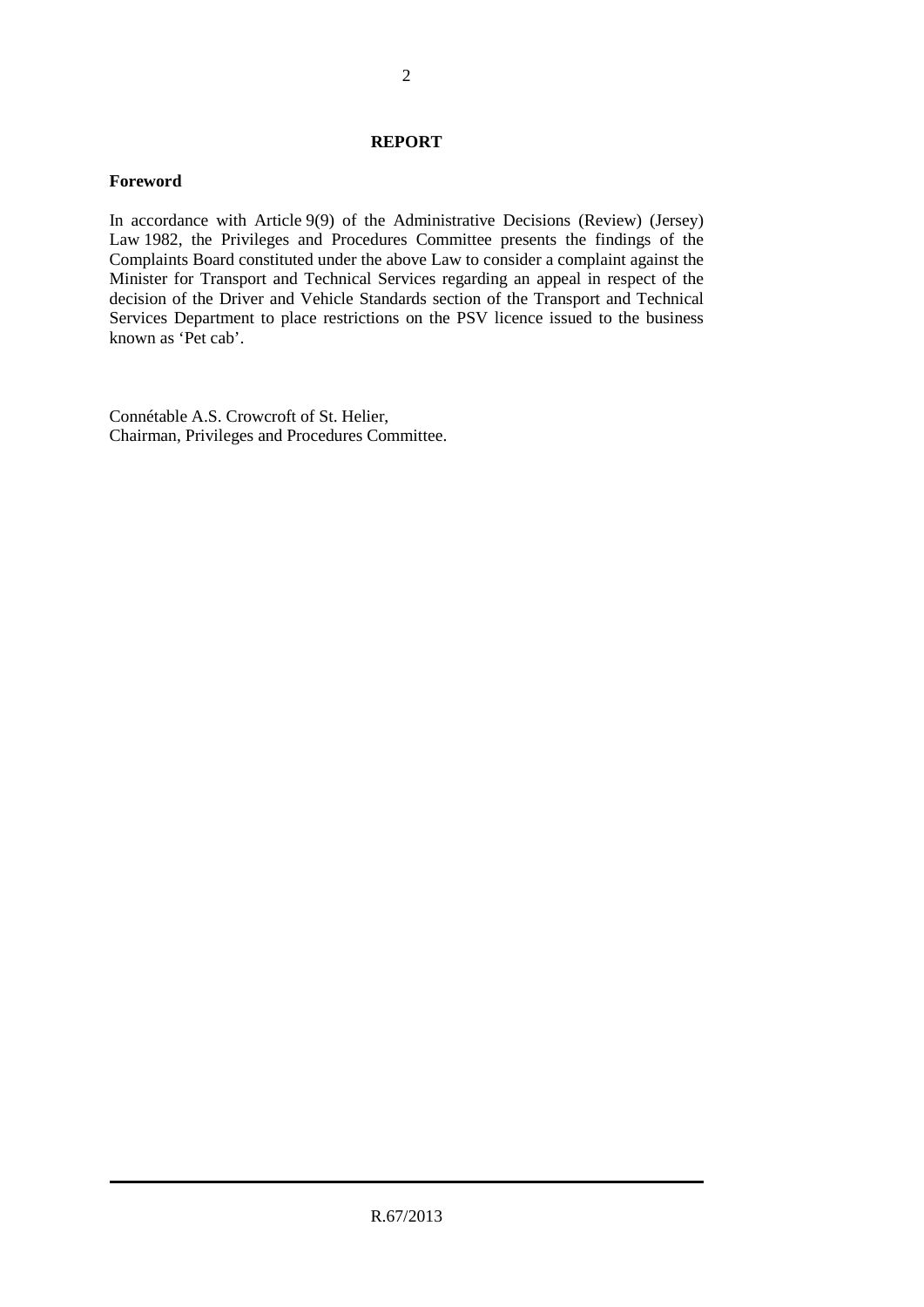#### **STATES OF JERSEY COMPLAINTS BOARD**

#### **7th June 2013**

**Findings of the Complaints Board constituted under the Administrative Decisions (Review) (Jersey) Law 1982 to consider a complaint by Mr. R. Bisson against the Minister for Transport and Technical Services regarding an appeal in respect of the decision of the Driver and Vehicle Standards section of the Transport and Technical Services Department to place restrictions on the PSV licence issued to the business known as 'Pet cab'.**

**1. Present –**

#### **Board Members**

Ms. C. Vibert, Chairman Mr. C. Beirne Mr. G. Marett

#### **Complainant**

Mr. Robert Bisson (the Complainant) Mr. Roger Bisson Mr. Richard Bisson

Deputy R.C. Duhamel of St. Saviour Deputy T.M. Pitman of St. Helier Deputy M. Tadier of St. Brelade

#### **Department for Transport and Technical Services**

Deputy K.C. Lewis of St. Saviour (Minister for Transport and Technical Services) Mr. T. Dodd - Director of Transport/Deputy Inspector of Motor Traffic Mr. A. Muir – Head of DVS/Inspector of Motor Traffic Mr. C. Le Maistre, Senior Traffic Officer DVS Mr. S. de Louche, Administration Officer DVS Advocate G. White, Legal Adviser Law Officers' Department

## **States Greffe**

Mrs. L. Hart, Assistant Greffier of the States

The hearing was held in public at 2.30 p.m. on 7th June 2013 in Le Capelain Room, States Building.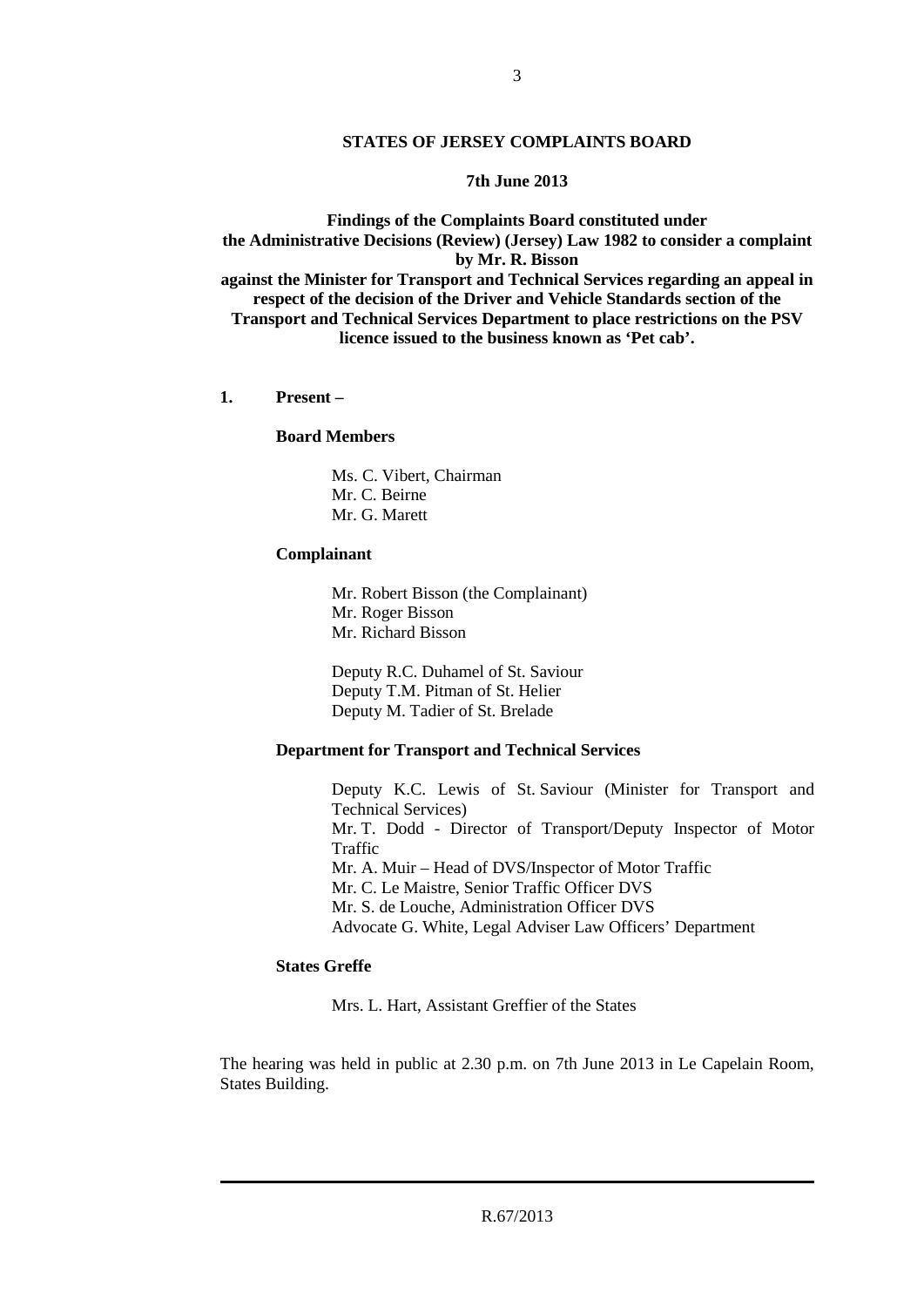#### **2. Summary of the dispute**

- 2.1 The Board was convened to hear a complaint by Mr. Robert Bisson (the Complainant) against a decision of the Minister for Transport and Technical Services regarding an appeal in respect of the decision of the Driver and Vehicle Standards section of the Transport and Technical Services Department to place restrictions on the PSV licence issued to the business known as 'Pet cab'
- 2.2 The Chairman formally welcomed both parties to the meeting and outlined the terms of Article 9 of the Administrative Decisions (Review) (Jersey) Law 1982, against which the complaint would be considered. She advised that, having reviewed the summary of the complaint, the Board needed to be apprised of the details of the case, in order that it could consider the matter fully. However before the Complainant began his summary, the Chairman requested that pages 57 to 62 of the bundle circulated to all parties be removed and handed in to the Assistant Greffier of the States, as these confidential papers had been erroneously included with the information supplied by the Transport and Technical Services Department. The Chairman also requested that the Departmental officers outline the current taxi licensing system, in order to clarify the differences between the types of licences or 'plates' which were issued and the conditions attached thereto.
- 2.3 Mr. A. Muir Head of DVS/Inspector of Motor Traffic advised that there were three types of licences issued to drivers holding Public Service Vehicle (PSV) licences – namely controlled white plates (which were commonly known as rank taxis and could be hailed on the street), restricted red plates (private hire vehicles operating as part of a company on a predominantly prebooked basis; the legislation governing the operation of restricted cabs had been altered in 2002 to allow them to pick up fares when hailed and also to operate at the Ports during busy periods) and limousines (which were essentially a pre-booked service with no meter on board). Mr. Muir advised that restricted cab drivers generally worked for a recognised company, enabling a 24 hour service to be provided, as well as a comprehensive choice for customers should they wish to request a specific vehicular type or indeed driver. Rank taxis simply operated on a first come first served basis. Since 2006, drivers receiving their licences had been able to elect whom they chose to work for, rather than being assigned or allocated to a particular company. The companies did not recruit as such but three operated under company licences and therefore their drivers were classified as 'employees'. The Board sought clarification as to the definition of a 'company' within the Motor Traffic (Jersey) Law 1935. Article 9 of that Law enabled the Minister to attach conditions to the licence agreements in relation to the process to be followed. It was noted that this procedure had been inherited and had evolved over time. In 2002, the Minister was given powers to attach conditions to licences, in order to allow the expansion and better operation of the service to the public. The Taxi Advisory Panel had been established in 2002 and included industry representatives, stakeholders and union representatives amongst its number and the Panel had subsequently produced the conditions and criteria on which the current process had been based. It was argued that the vires of such conditions had been acknowledged during the case of Dodds versus the Minister for Transport and Technical Services (2012-JRC158) in which the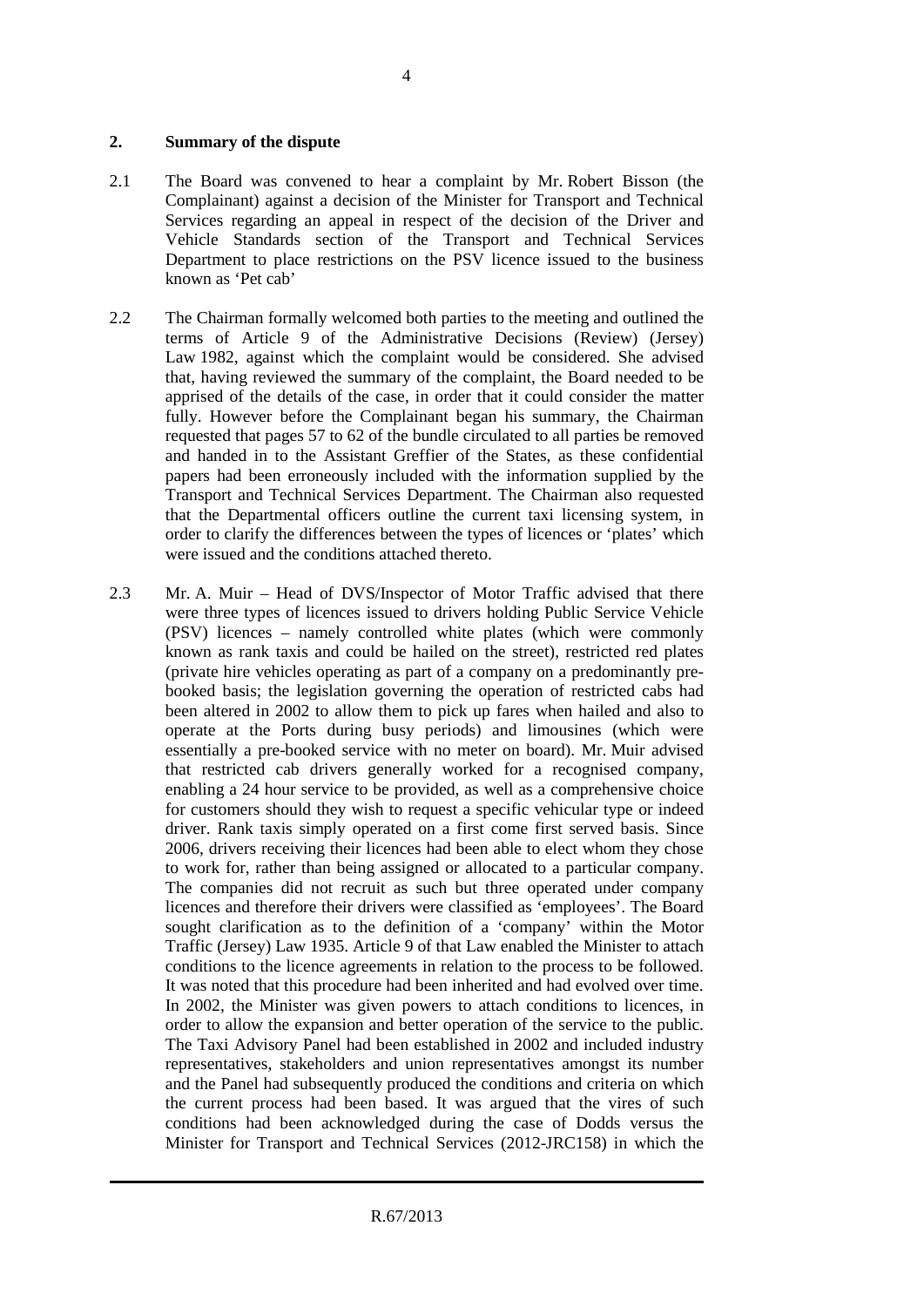Royal Court dismissed an appeal against a decision to suspend the appellant's PSV licence and badge for operating in contravention of conditions attached to the licence.

# **3. Summary of the Complainants' case**

- 3.1 Mr. Roger Bisson, on behalf of the Complainant, advised the Board that the complaint hinged upon three main issues and he sought to address each of these individually. These had been outlined in detail in an electronic mail (email) communication to Mr. Muir dated 9th April 2013 and referred to the Minister's powers to vary the conditions attached to a licence, the Complainant's entitlement for a review and an assumption that the imposition of conditions was ultra vires. It was noted that Article 9(2) of the Motor Traffic (Jersey) Law 1935 provided that the Minister 'may grant a public service vehicle licence unconditionally or subject to conditions, which shall be set out in the licence' whilst Article 9(3) stated that 'the conditions shall be such, as in the Minister's opinion, are necessary or desirable to ensure the proper operation of the vehicle and the public service to be provided by the vehicle'. Mr. Roger Bisson contended that the conditions subsequently placed upon the Complainant's licence were ultra vires and therefore failure to act in accordance with the conditions had no true legal effect. He suggested that the licence should be suspended or revoked in order to enable an appeal process through which the validity of the conditions could be challenged. He disputed the relevance of the Dodds case and that the Minister had 'Law making' powers in respect of a licence.
- 3.2 Mr. Roger Bisson argued that the Minister had an implied duty under Article 38 of the Motor Traffic (Jersey) Law 1935 to ensure the availability of an 'adequate, efficient and reasonably priced cab service available throughout Jersey at all time'. He contended that if the Minister wished to introduce a framework for the service then this should be a matter put before the States Assembly for consideration. Furthermore Mr. Roger Bisson argued that, although the Complainant had not exercised his right of appeal to the Royal Court provided by Article 9(7) of the Motor Traffic (Jersey) Law 1935, Article 11 of the Administrative Decisions (Review) (Jersey) Law 1982 provided that the Appeals process was available in addition to and not in derogation of any other remedy available to a Complainant. It was noted that no response to his electronic mail correspondence (e-mail) of 9th April 2013 had been received from the Department to date.
- 3.3 The Complainant advised the Board that he had simply wished to run a business. He had identified a gap in the market and instead of carrying pets on a discretionary basis, as was the current practice, he had wished to provide a dedicated pet transportation service. He had been under the impression that his application was for a car which was able to carry pets (with the capacity to take animals on a stretcher or in a body bag if necessary) and which would provide a unique service Island-wide. However apparently there had been some confusion. Mr. Roger Bisson advised that the Complainant believed that he had applied for a restricted taxi cab licence to operate an enhanced service *in conjunction* with the ability to carry ordinary fare paying passengers. Operating the business solely as a pet transportation service was never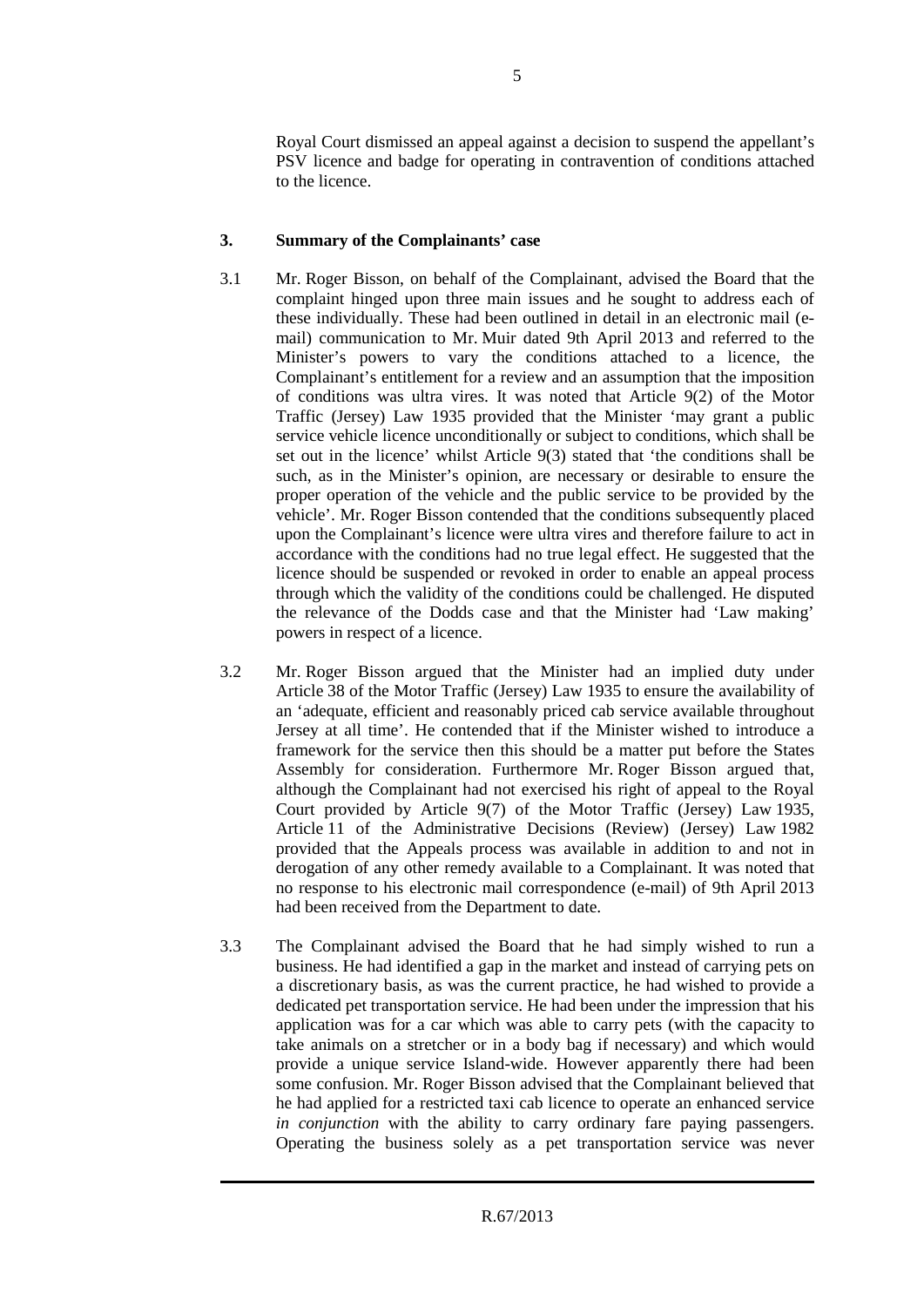considered viable, particularly as the business was liable to high levels of competition from cab companies responding to the competitive threat once demand was established, given that all taxis were licensed to carry animals at the discretion of the driver.

- 3.4 The Complainant advised that on 3rd December 2012, he had sent an e-mail to the Department clarifying that the pet carriage aspect of the business was complementary to the provision of a normal passenger service and that it was not an option on a stand-alone basis. When he met with the Department on 5th December 2012, he reiterated this position and was asked to revise his business plan to reduce the number of vehicles he proposed to use from two to just one. The Chairman questioned why the business plan had not included any cash flow forecasts or projections. The Complainant advised that he had been working on a part time basis for G4S, Luxicabs and the Animal Shelter at the time of his application and he did not envisage that the business could be his sole source of income in its present guise. Written formal conditions were not sent to the Complainant until 28th January 2013. When he had realised that the conditions would preclude him taking regular passengers, he claimed to have spoken to Mr. C. Le Maistre, Senior Traffic Officer, Driver and Vehicle Standards (DVS) and advised that he did not wish to accept the plate, but had been told that he would not be issued with another. The Complainant claimed that acceptance of the plate had led to discriminatory action by other drivers and had affected his ability to gain employment with other cab companies. It was acknowledged that the taxi industry was quite protective, but the Chairman opined that she was certain it had not been the Minister or Department's intention to impact upon the Complainant's career prospects. Mr. Roger Bisson contended that, as the Minister effectively controlled the operation of the industry via the granting of licences, he was responsible for the inevitable reaction to the licence being issued. Despite the conditions imposed, other drivers regarded the Complainant as a 'queue jumper' who had tried to circumvent the waiting list on the pretext of offering a niche service. The Complainant advised that Code 5 of the Code of Conduct issued to Taxi cab drivers by the DVS Department stated that drivers should not normally refuse a hire, yet there was anecdotal evidence that drivers often refused to take passengers accompanied by pets and that even guide dogs had been turned away.
- 3.5 Having received the formal list of conditions on 28th January 2013, spoken to Mr. Le Maistre on 8th February and accepted the plate on 18th February, it was not until 24th February that the Complainant contacted the Minister. The Board questioned why the Complainant had taken so long to appeal the conditions imposed upon his licence. The Complainant advised that he had been under the impression that refusing the plate would preclude his chances of getting an unrestricted 'white' plate in the future.
- 3.6 The Board heard from Deputy M. Tadier who reasoned that the licence should not have been issued and that, under Article 9(2)(b) of the provisions of the Administrative Decisions (Review) (Jersey) Law 1982 the decision had been 'unjust, oppressive or improperly discriminatory, or was in accordance with a provision of any enactment or practice which is or might be unjust, oppressive or improperly discriminatory'; and under Article 9(2)(e) it was 'contrary to the generally accepted principles of natural justice'. Deputy Tadier considered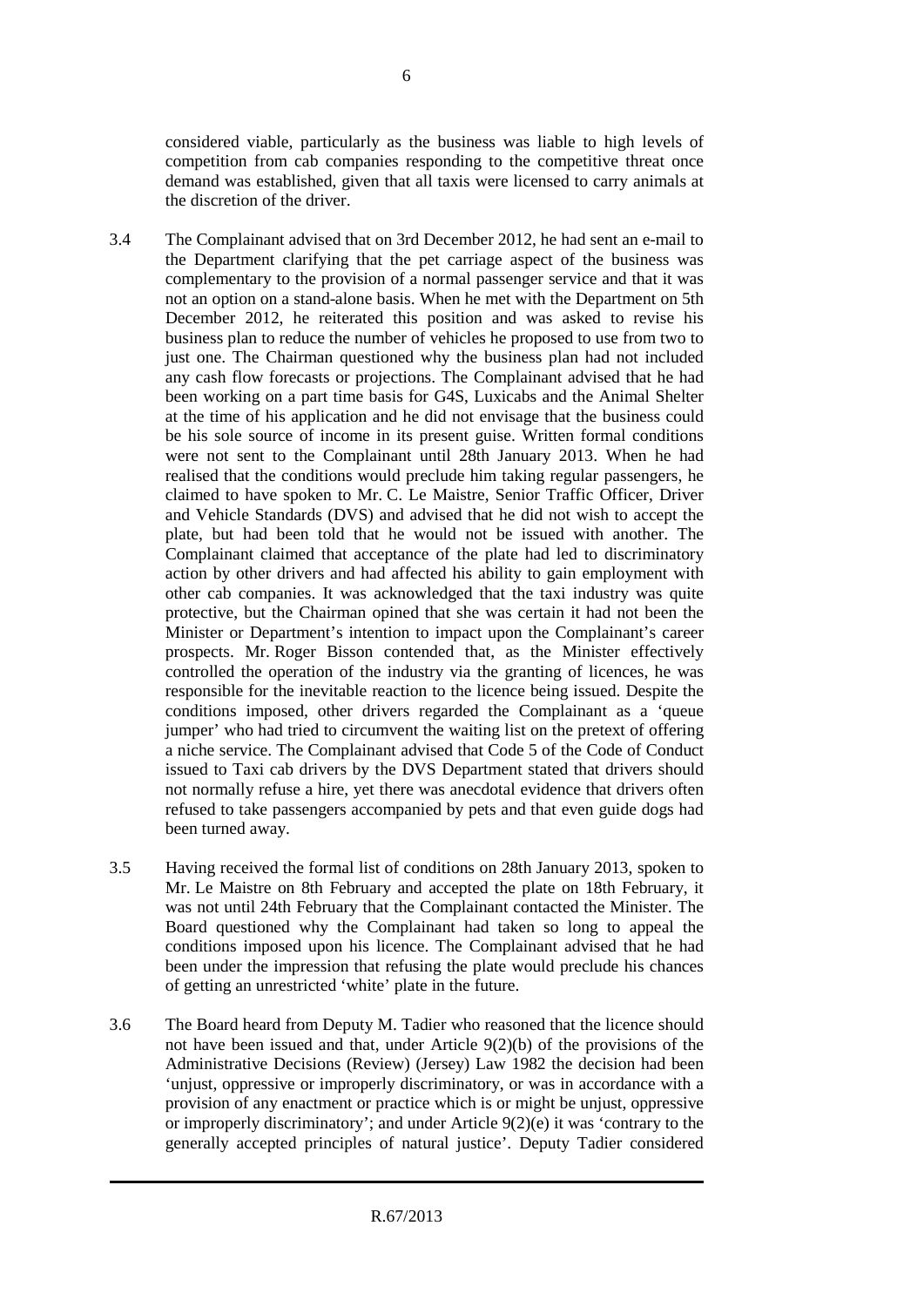that the actions of the Department in issuing the licence had been well intentioned but unsustainable as a consequence of the conditions imposed. The Complainant was therefore unable to offer the service as anticipated and had to supplement his earnings through part time employment. The imposition of Condition 11, which required the Complainant to carry passengers 'directly associated with the welfare of any animal to be carried in the vehicle', resulted in an overly complicated and inflexible system which limited the scope of the business. Deputy Tadier outlined a scenario which illustrated the cumbersome and unworkable approach which would have to be adopted if the Complainant was to abide fully with Condition 11. After questioning the definition of 'animal' contained within Condition 11, Deputy Tadier suggested that, had a so-called 'red' company plate been issued instead, the Complainant could have employed other drivers in order to provide a comprehensive 24 hour service and could have carried regular passengers thereby making the business viable. Furthermore the consequence of Condition 6, which stated that all work had to be pre-booked, was that the Complainant would be the only taxi unable to pick up an injured animal if hailed on the street, despite being the only taxi specifically equipped to deal with this situation.

- 3.7 Deputy Tadier considered the licence divisive. It was acknowledged that there already existed tensions within what was a very competitive industry and the Complainant was perceived by other drivers as having 'jumped the queue'. Subsequent to the issue of his plate, other drivers had started agreeing to carry animals, which impacted further upon the viability of the business. The Complainant advised that the original intention had been to provide an animal *friendly* service rather than one restricted solely to pet transport.
- 3.8 Deputy T.M. Pitman supported the Complainant's efforts to provide an enhanced service, but considered the licence was too restrictive and made the business unviable. Given the size of the Island and the market share available, it was not realistic to expect the Complainant to be able to operate within the strictures of the licence agreement. He accepted that there had been failings on both sides, but hoped that a compromise could be reached. The Complainant was trying to build a business in a very difficult economic environment, but without a flexible approach it would not be able to flourish.
- 3.9 Deputy R.C. Duhamel emphasised that the Complainant's intention had always been for the service to be complementary rather than a core function of his business. Given the nature of the conditions imposed, expecting the business to be the Complainant's main source of income was also very restrictive, if not unrealistic. Deputy Duhamel also considered that the wording of Condition 11 was poor and was open to interpretation.
- 3.10 The Complainant advised that his meeting with the Department on 5th December 2012, had lasted just 45 minutes and, after advising him to revise his business plan, no follow up meeting had been arranged to discuss the matter further. He contended that the Department had not responded to his questions regarding the restrictive nature of the conditions. All drivers were currently able to carry pets at their discretion and the existing mobility cab company did not only carry disabled passengers. The plate issued did not allow him to employ other drivers and therefore prevented him operating a 24 hour service. He was unable to compete on a level playing field if he could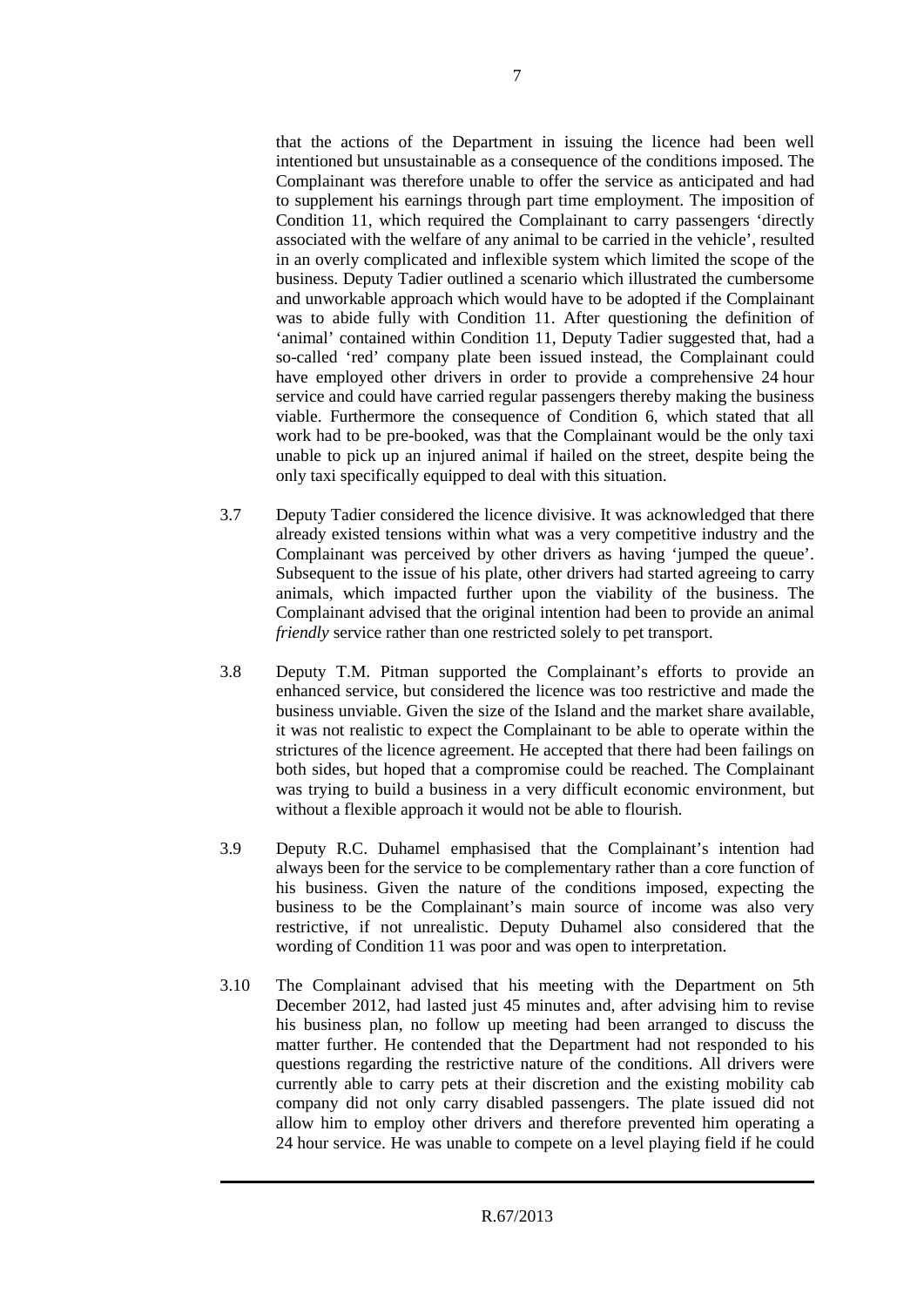not also carry regular passengers and was at a disadvantage having to develop the market share of a business in competition with others able to provide a more comprehensive service. He maintained that he had always expected to be able to take regular passengers.

3.11 The Complainant advised the Board that he wished the plate had never been issued. He had been repeatedly pulled over by the police on suspicion of breaching the conditions of the licence, even when driving the car off meter with another person in the vehicle and he was facing a Parish Hall Inquiry on 17th June 2013 in this connexion. It had been alleged that the Complainant had been working in contravention of both Condition 11 and Condition 6 of his licence, which stipulated that all work had to be pre-booked. Mr. Richard Bisson stated that the police had advised the Complainant that they would stop his car if no animal was visible.

## **4. Summary of the Minister's case**

- 4.1 Deputy K.C. Lewis, Minister for Transport and Technical Services, advised the Board that he considered the Complainant's application had been handled fairly and in accordance with the relevant processes and policies. The Complainant had submitted a request for an all inclusive qualification and safe pet transfer service. He only had a few months PSV experience and was therefore not yet eligible for a restricted licence, which was normally only issued at least 2 years after an application to be added to the waiting list. However, the Complainant had identified a gap in the market  $-$  a specific service which the Minister was minded to support, subject to the imposition of certain conditions. The scope of the business and the associated conditions were made abundantly clear to the Complainant and it was contended that when he formally applied for his licence he did so in full knowledge of the conditions which would be attached. The Complainant was under no obligation to accept the licence and it would not have been issued to a third party had he refused it. He had not appealed the decision via the available Royal Court process and was at liberty to relinquish the licence at any time. The Minister could only legally revoke the licence if the holder was no longer a fit and proper person or operated the taxi cab in contravention of a condition of the licence. The Minister considered he and his Department had made every effort to support the Complainant in establishing his business and the fact that it was not as successful as he had anticipated was regrettable, but the licence could not be revoked or altered.
- 4.2 Advocate G. White, Legal Adviser, Law Officers' Department, advised the Board that there was no ambiguity as to the definition of an animal in accordance with the Interpretation (Jersey) Law 1954 and he reminded the Board that the Royal Court had upheld the Minister's decision to impose conditions in the Dodds' case. He therefore considered that placing conditions on the licence had not been ultra vires.
- 4.3 Mr. Muir speculated that the Complainant may have been confused at times, but was positive that the Minister and Department had always been explicit about the licence on offer. He conceded that, regretfully, he had not explained in writing to the Complainant that there would be a delay in receiving the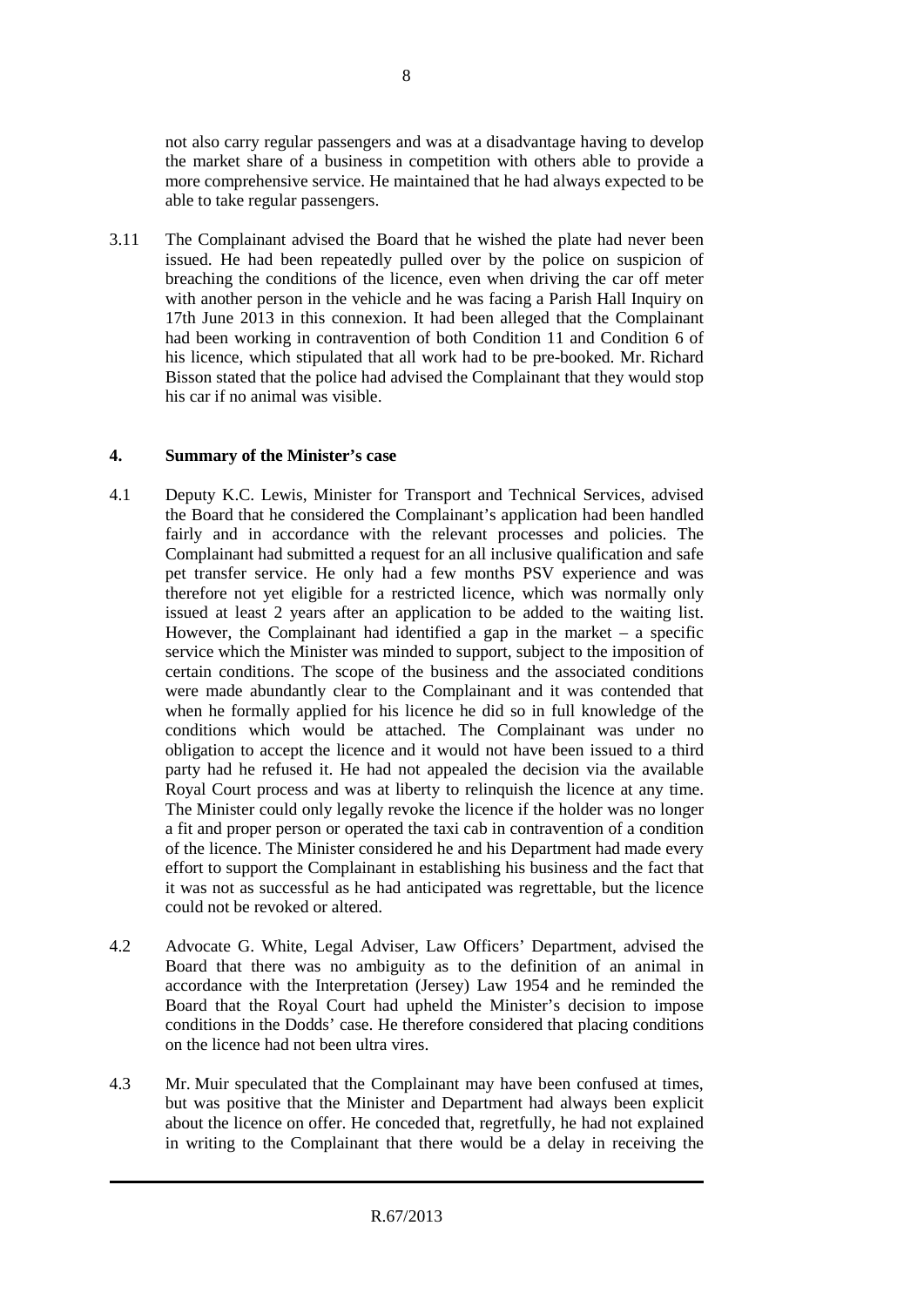written conditions, although he was adamant that this had been explained verbally in detail during the meeting on 5th December 2012. Mr. Muir advised that this had been reiterated in the letter of 28th January 2013 and it had been explained that the Minister was not likely to grant a licence whereby the Complainant could operate as a normal restricted taxi cab. Mr. Muir contended that the notion of the pet element being complementary to a regular passenger service was only mentioned after the business plan had been submitted and he was confident that the proposal had not been presented to the Minister on that basis. The Complainant had claimed that he would service Islanders' pet transport needs and also carry animals injured on the Island's roads. He had claimed to have undertaken market research which supported the proposal. The Complainant had assured officers that the idea had been tried and tested elsewhere and had proven to be successful and he did not doubt that this would also be the case in Jersey. Initially the Complainant had proposed to use two vehicles and intended purchasing a new car for this purpose. Mr. Muir claimed he had cautioned the Complainant about this expenditure and questioned whether he had 'done his sums' to support this outlay. The Complainant had confirmed that he had indeed certified the financial projections and expected that the business would be a success. The Complainant had given the impression that the Animal Shelter supported the business model and it was possible he would gain work for his business through this connection. Mr. Muir advised the Board that ultimately the decision to proceed rested with the Complainant. Had he applied for a regular licence he would not have been considered, particularly given that he only had some 6 months' PSV experience. The conditions represented the Minister's expectations as to what was required to operate an adequate taxi cab service and therefore some of the conditions imposed upon the Complainant's licence were specific to his business, such as Condition 11 and Condition 6 (stating the work had to be 100 per cent pre-booked, which was often reduced to 80 per cent in respect of other licence holders). As the Complainant had not wished to operate on an account basis and wished to run a meter, the conditions associated with that type of plate were fully explained at the meeting on 5th December 2012. Mr. Muir questioned the delay in appealing the conditions and highlighted that the Complainant had equipped his vehicle and had decals fitted in the intervening period in readiness to commence work.

- 4.4 The Board was advised by Mr. T. Dodd, Director of Transport/Deputy Inspector of Motor Traffic, that several of the normal conditions imposed upon drivers, such as those relating to mileage levels, had not been applied to the Complainant's licence, and that the majority of those remaining were standard for all drivers, particularly condition 2 regarding the main source of income and employment. The Board was advised that this had been discussed with the Complainant and he had been advised that the Department expected he would build up the business over time and accepted that he would be working part time for a third party in the beginning.
- 4.5 The Board questioned whether a compromise could be reached whereby the plate was surrendered and the Complainant's position on the waiting list for a white plate was reinstated. Mr. Muir maintained that the Complainant had been assured that he was still on the waiting list and that hopefully a position should arise by 2015. The Board was advised that the Complainant could effectively continue with his business under the current licensing conditions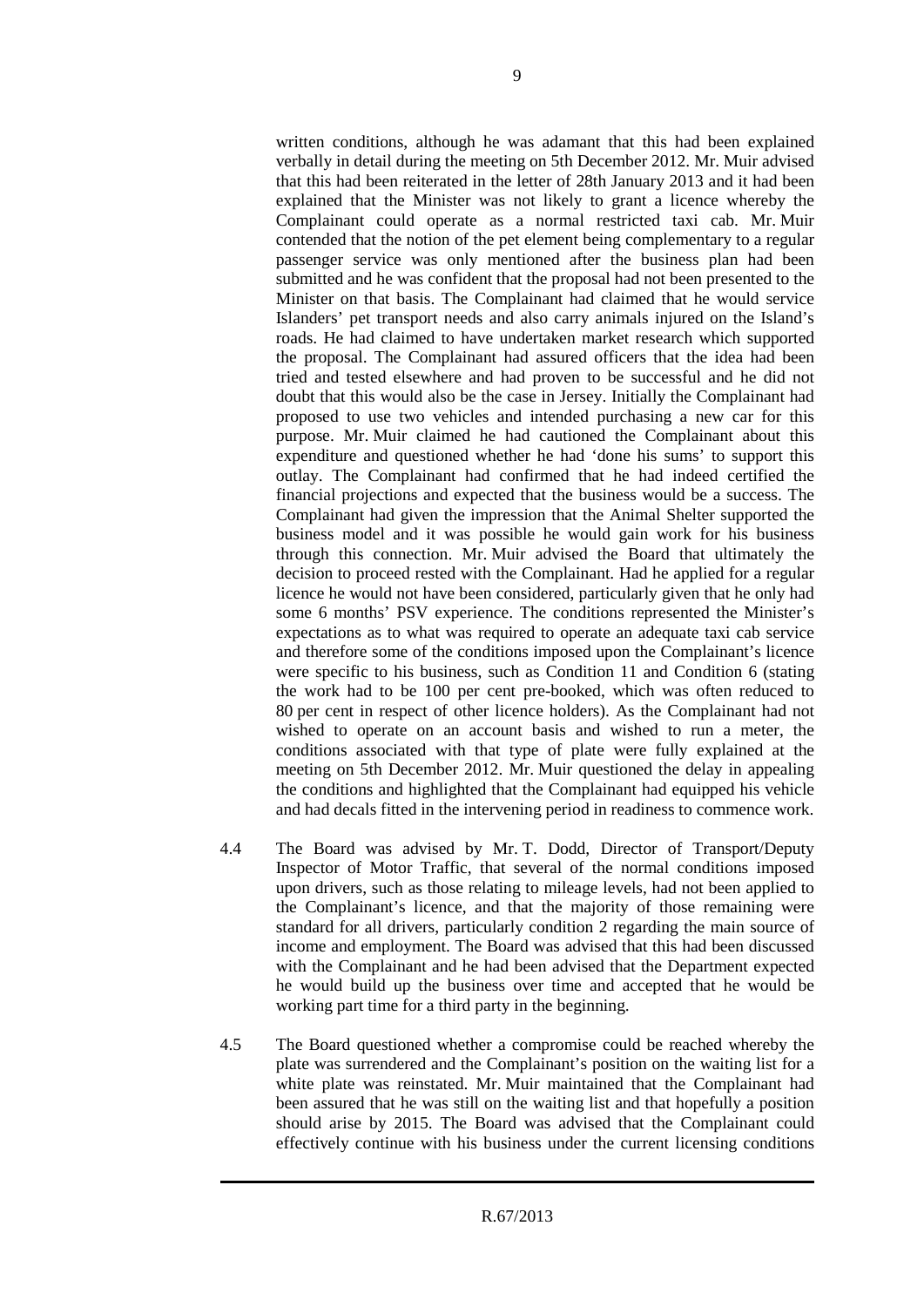and then apply for a white plate when he arrived at the top of the list, or he could surrender the existing plate and wait until then to commence his enterprise. Mr. Muir reiterated that this was made apparent to the Complainant when he applied for the licence.

- 4.6 Mr. Muir acknowledged that the Department had attempted to help a person rather than assess the viability of a business. The Department had taken at face value the Complainant's assertions that the business model would work. The Board questioned why the Department had recommended that a licence be issued based on such limited information. Mr. T. Dodd advised that the previous Minister had decided to shift the emphasis away from the Department 'picking winners and losers' and the rigorous assessment of business plans previously undertaken by officers had been abandoned, thereby allowing market forces to prevail. Officers now simply made a recommendation to the Minister as to whether an additional plate should be issued. The Board questioned whether this could be construed as a tacit acceptance of the validity of the business plan. Mr. Muir advised that the ability of a company to substantiate business was closely assessed, given that other drivers would be working for that company, but it was not deemed DVS' role to scope the viability of an individual driver's employment prospects. DVS just had a duty to ensure that potential drivers had a realistic expectation of the risks associated with the industry.
- 4.7 The Board questioned why, given the 'arm's length' approach to assessing business plans, the Department had advised the Complainant to alter his business plan in relation to the number of vehicles proposed. Mr. Muir advised that the Complainant would have required two licences and, if the intention had been to run a regular cab company (albeit with the pet transport aspect as an adjunct) he would have had to apply for red (company) plates for the vehicles and become a trading company. However, the Complainant had never proposed operating as a regular cab company during discussions with the Department, and the focus had remained on the pet transport business proposal. The Board was advised that there were sustainability issues relating to companies and of the 19 licences issued to companies since 2006, only 6 were still in operation. Mr. Muir advised that the Complainant had implied that the existing cab companies would be happy to pass any pet transport fares on to him and this would ensure the viability of the business.
- 4.8 Mr. Le Maistre opined that the Complainant had misconstrued the meaning of his comments on 8th February 2013, when he had allegedly stated that if Mr. Bisson refused to put the plate on the vehicle he would 'not be issued with another plate'. Mr. Le Maistre advised that he had been referring to the specially issued plate and not to a regular white plate. The Board was advised that there was a three year waiting list for a regular white plate and these usually became available only when another driver retired or surrendered a plate. The licence offered to the Complainant had been a specially issued additional plate and was not transferable. Mr. Le Maistre had advised the Complainant that he would remain on the white plate waiting list irrespective of his decision to accept the plate on offer. The Board was advised that although the Complainant did not appear on the digital waiting list, his position upon that list remained intact. Furthermore, the Complainant had been advised that when a white plate became available for him in 2015 as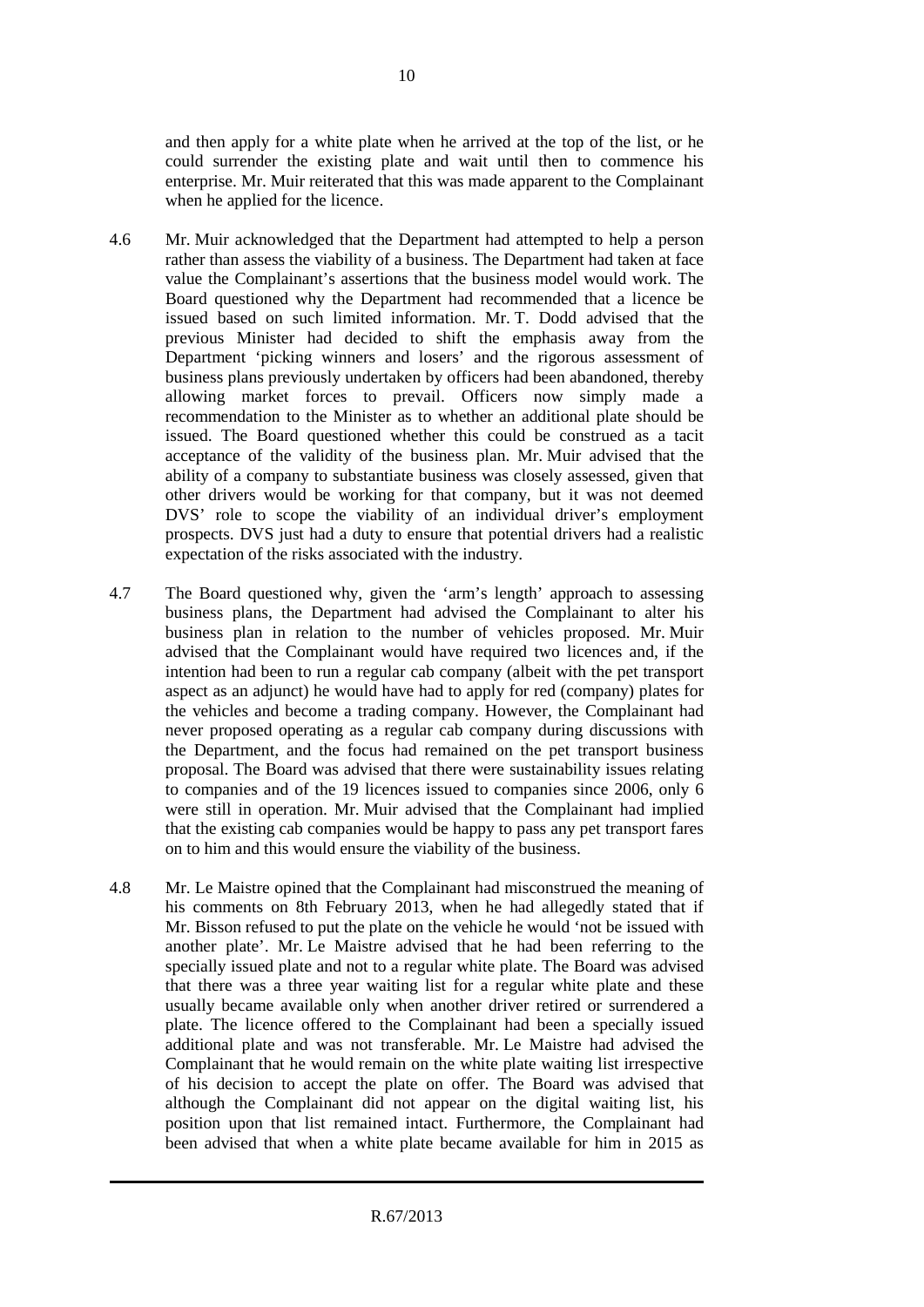anticipated, he could either swap over from his existing plate or even defer his position at the top of the list until a later time. It was the Minister's view that the Department had been very accommodating and made every effort to help the Complainant.

- 4.9 The Board noted that written confirmation of the Complainant's continuing position on the waiting list was only contained within the letter from Mr. Muir to the Assistant Greffier of the States on 23rd May 2013, and it was clear by the request contained in the final paragraph of Mr. Roger Bisson's e-mail to the Department on 9th April 2013, that the Complainant remained confused about whether or not he remained on the list. This was contested by Mr. Muir who insisted that the situation had been fully explained to the Complainant when the plate was attached to his vehicle on 18th February 2013. It was noted that no response to the e-mail of 9th April 2013 had been sent by the Department, because the Administrative Appeals process was regarded as having supplanted the dialogue between the parties.
- 4.10 Mr. Roger Bisson asked the Board to consider whether the imposition of conditions on a licence was lawful within the scope of the Motor Traffic (Jersey) Law 1935 and whether the conditions were intended to allow the provision of a public service or merely to protect the interests of the taxi industry. He urged the Minister to revoke the licence in order to trigger the Complainant's right of appeal under Article 10 of the Law. The Complainant advised the Board that he had been parked up for 14 of the 16 weeks his business had been in operation, due to the restrictive nature of the conditions which made the business unviable. The Board was advised by Mr. Muir that the Minister had undertaken not to issue any new company licences during the period of the taxi review, but had decided to grant a licence to the Complainant in view of the very specialist nature of the proposed service and the minimal impact which it would have on the industry. Most drivers were not willing to carry animals as there was the potential for business to be impeded if the vehicle was soiled. The decision to grant a special licence had been well intentioned in order to enable the Complainant to service a niche client base. The Department maintained that the Complainant had been fully apprised of the nature of the licence on offer and could have chosen to refuse it at any point before it was attached to his vehicle. The Complainant countered that his intention had always been to operate a pet *friendly* taxi, not one solely servicing pets.
- 4.11 The Chairman thanked both parties for attending the meeting and they then withdrew from the meeting to enable the Board to consider its findings.

# **5. The Board's findings**

- 5.1 The Board considered whether the complaint could be criticised on any of the grounds outlined in Article 9 of the Administrative Decisions (Review) (Jersey) Law 1982, as having been –
	- (a) contrary to law;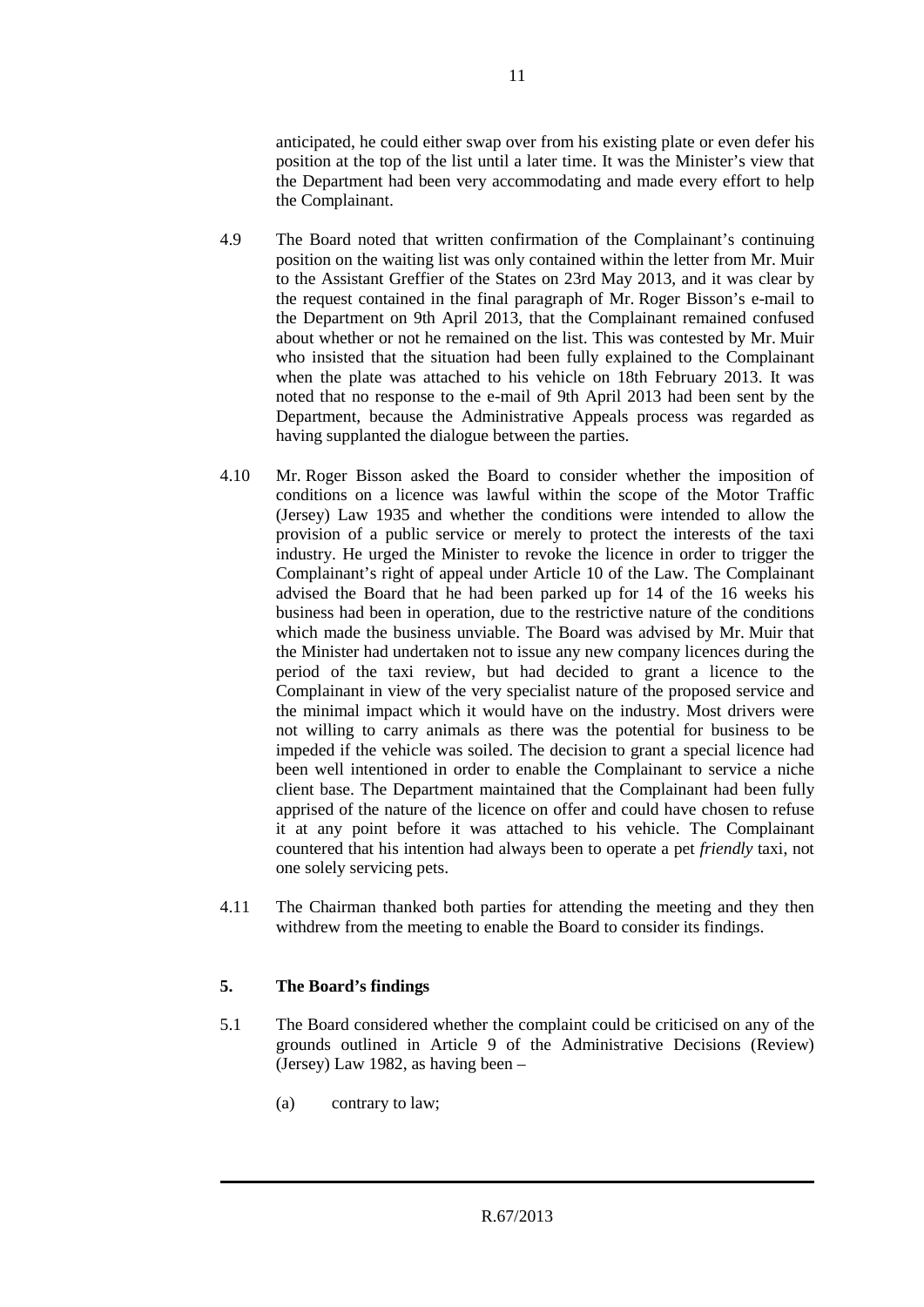- (b) unjust, oppressive or improperly discriminatory, or was in accordance with a provision of any enactment or practice which is or might be unjust, oppressive or improperly discriminatory;
- (c) based wholly or partly on a mistake of law or fact;
- (d) could not have been made by a reasonable body of persons after proper consideration of all the facts; or,
- (e) contrary to the generally accepted principles of natural justice.
- 5.2 It was evident that there was confusion on both sides regarding the understanding of the licence agreement. The Board acknowledged that it had a duty to determine whether the Minister's decision to restrict the operation of the business or to deny the withdrawal of the licence could constitute an 'oppressive act' if the Complainant did not fully comprehend the nature of the licence at the time of issue. It was regrettable that there had been nothing in writing from the Department clarifying the conditions to be imposed prior to the decision being made by the Minister on 18th January 2013. It was also unfortunate that the Department did not confirm in writing to the Complainant, prior to his acceptance of the special licence, that he would retain his position on the waiting list for a regular plate. The Board considered that the misunderstanding about his position on the list had influenced the Complainant's decision to reluctantly accept the licence, even though he considered the conditions unworkable. Furthermore, the Board was concerned that the Department's software did not allow the Complainant's name to remain on the digital list because a licence had already been issued, but was retained manually by an officer. It recommended that this situation should be addressed by the Department to ensure that there existed just one official version of the waiting list.
- 5.3 Given the perceived animosity that other plate holders had regarding the creation of this additional plate, it was clear that this could potentially result in the mistaken, mischievous or malicious reporting of licence breaches. The Board considered that this could have been apparent to the Department when the licence was issued and expressed concern that, should the Complainant be charged at his forthcoming Parish Hall enquiry for breaching the conditions of his licence, this could affect his application for a white plate in the future.
- 5.4 The Board was not convinced that the reliance on the Dodds versus Transport and Technical Services case was reliable in Law. The Board contended that the two conditions under consideration in that case had not been contentious and had been covered by Articles 38(1) and 38(2)(e) of the Motor Traffic (Jersey) Law 1935. However, in relation to the Complainant's case (and more specifically Condition 11) the Board considered that there was nothing in the Law that enabled the Minister to impose a rule that the cab could only operate in conjunction with the welfare of an animal and the Board suspected that if the Complainant had pursued a Royal Court Appeal, the conditions applied to his licence would not have been deemed sufficiently robust to be substantive.
- 5.5 The Board concluded that the decision made by the Minister could be criticised on the grounds of Article 9(d) of the Administrative Decisions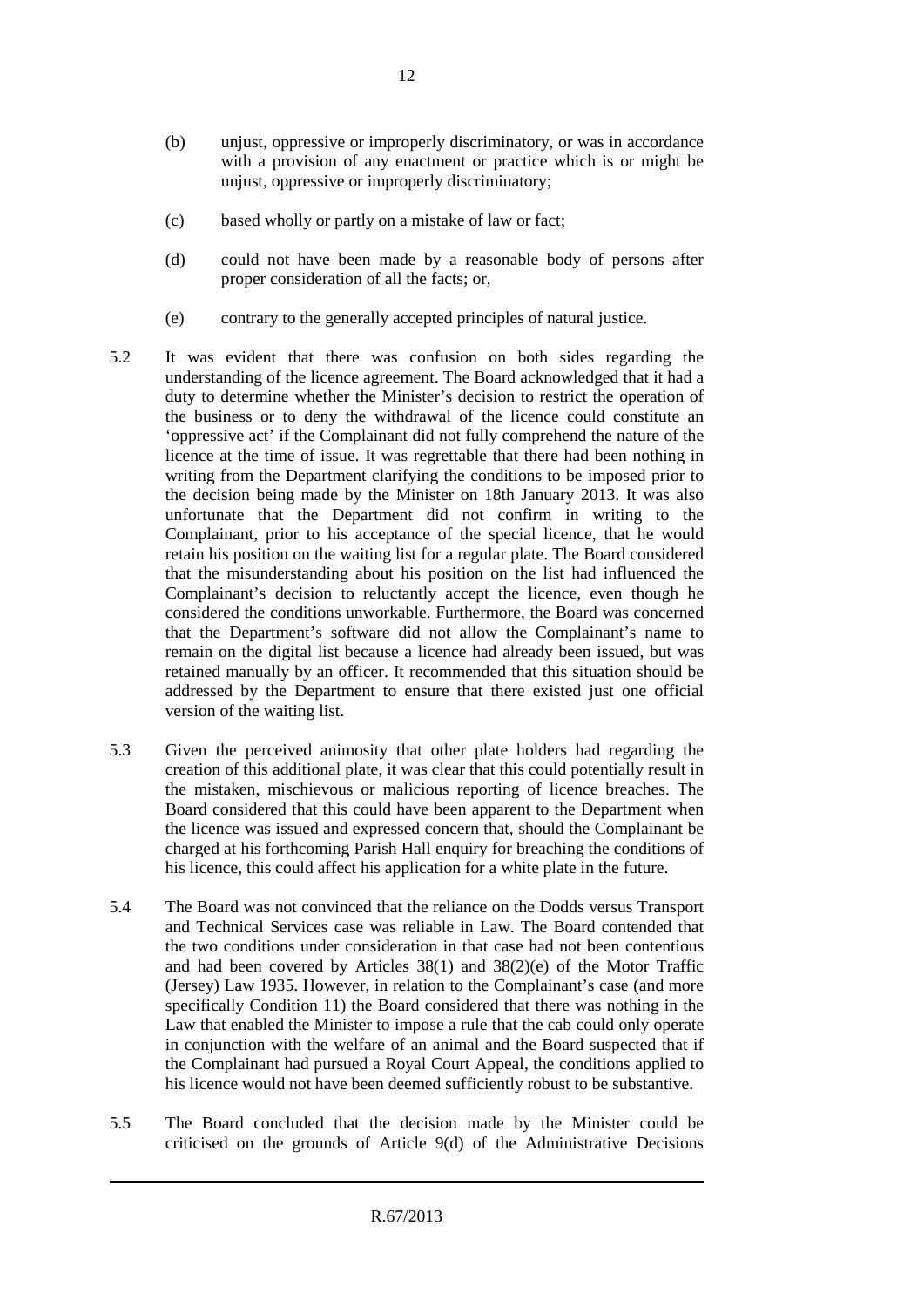(Review) (Jersey) Law 1982. It considered that the decision to issue the licence with Condition 11 imposed upon it could not have been made by a reasonable body of persons '*after proper consideration of all the facts*'. Whilst there had been some confusion on both sides, the responsibility for issuing the licence rested with the Minister and the Department and the Board considered that due diligence should have entailed more than a verbal assurance from the applicant that the business idea was viable. Had greater detail been requested from the Complainant to support his business plan, then it would have been obvious that he fully intended to carry regular passengers and that the imposition of Condition 11 essentially invalidated his proposal.

- 5.6 The Board considered that the phrasing of Condition 11 provided little or no scope for it to be enforced legitimately. The Board accepted that the Minister and his Department had acted in good faith and been well intentioned, wishing to help an individual with his business proposal, but the phrasing of Condition 11 essentially made the licence unworkable. At present the cab could only be booked if the passenger was accompanied by an animal for at least one half of the complete journey and, despite further clarification by the Department that "at least one leg of any return journey [must include an animal]" it was clear that it would be difficult for any casual observer to know whether or not there was indeed an animal on board; or whether an unaccompanied occupant was on a legitimate return journey.
- 5.7 The Board acknowledged that there had also been fault on the part of the Complainant His business plan had been inadequate and short of detail. He had delayed appealing against the conditions imposed upon the licence and had accepted the plate, even though he had realised that it would not be possible to run his business as he had intended. He had also neglected to exercise, within the prescribed time limit, the right of appeal to the Royal Court provided by Article 9(7) of the Motor Traffic (Jersey) Law 1935, against the imposition of the conditions. Furthermore the Complainant had allegedly been working in contravention of Condition 6 of his licence, which stipulated that all work had to be pre-booked.
- 5.8 The Board recognised that there was currently no provision for the Department or Minister to alter or remove conditions from an existing licence, but argued that Condition 11 rendered the licence defective and therefore deficient in Law. It recommended that Condition 11 should be annulled and replaced with a version which was as unambiguous, enforceable and explicit as practicable. The Complainant could then choose either to surrender the licence and wait his turn to be allocated a white plate, or to continue to work under revised and unequivocal restrictions.